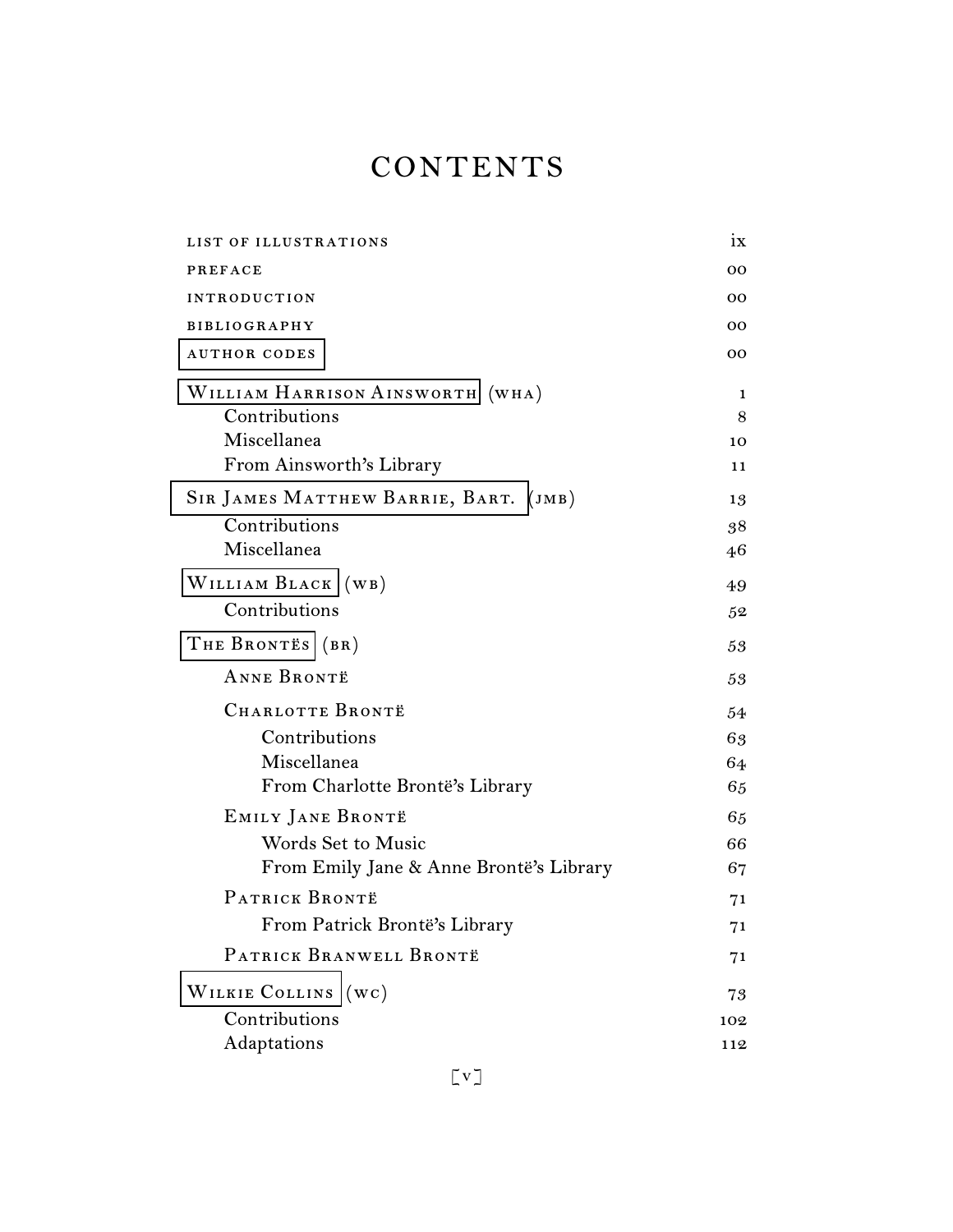| V <sub>1</sub>                 | Contents                                            |     |
|--------------------------------|-----------------------------------------------------|-----|
|                                | Miscellanea                                         | 112 |
|                                | From Collins' Library                               | 113 |
| DINAH MARIA MULOCK CRAIK (DMC) |                                                     |     |
|                                | Contributions                                       | 131 |
|                                | Craikiana                                           | 137 |
|                                | From Mrs. Craik's Library                           | 137 |
|                                | CHARLES DICKENS (CD)                                | 139 |
|                                | Contributions                                       | 216 |
|                                | <b>Words Set to Music</b>                           | 242 |
|                                | Adaptations, Parodies, etc.                         | 244 |
|                                | Dickensiana                                         | 257 |
|                                | From Dickens' Library                               | 264 |
|                                | BENJAMIN DISRAELI, EARL OF BEACONSFIELD (BD)        | 265 |
|                                | Contributions                                       | 274 |
|                                | Disraeliana                                         | 276 |
|                                | From Disraeli's Library                             | 276 |
|                                | CHARLES LUTWIDGE DODGSON (LEWIS CARROLL) (CLD)      | 277 |
|                                | Contributions                                       | 358 |
|                                | The Author as Photographer                          | 365 |
|                                | Adaptations                                         | 369 |
|                                | Biography and Criticism                             | 375 |
|                                | Bibliography                                        | 382 |
|                                | Parodies, etc.                                      | 391 |
|                                | Miscellanea                                         | 402 |
|                                | From the Libraries of Members of the Dodgson Family | 408 |
|                                | GEORGE LOUIS PALMELLA BUSSON DU MAURIER (GDM)       | 411 |
|                                | Contributions                                       | 415 |
|                                | Miscellanea                                         | 421 |
|                                | GEORGE ELIOT (MARIAN EVANS, afterwards CROSS) (GE)  | 423 |
|                                | Contributions                                       | 439 |
|                                | Miscellanea                                         | 440 |
|                                | ELIZABETH CLEGHORN STEVENSON GASKELL (EG)           | 443 |
|                                | Contributions                                       | 448 |
|                                | Miscellanea                                         | 454 |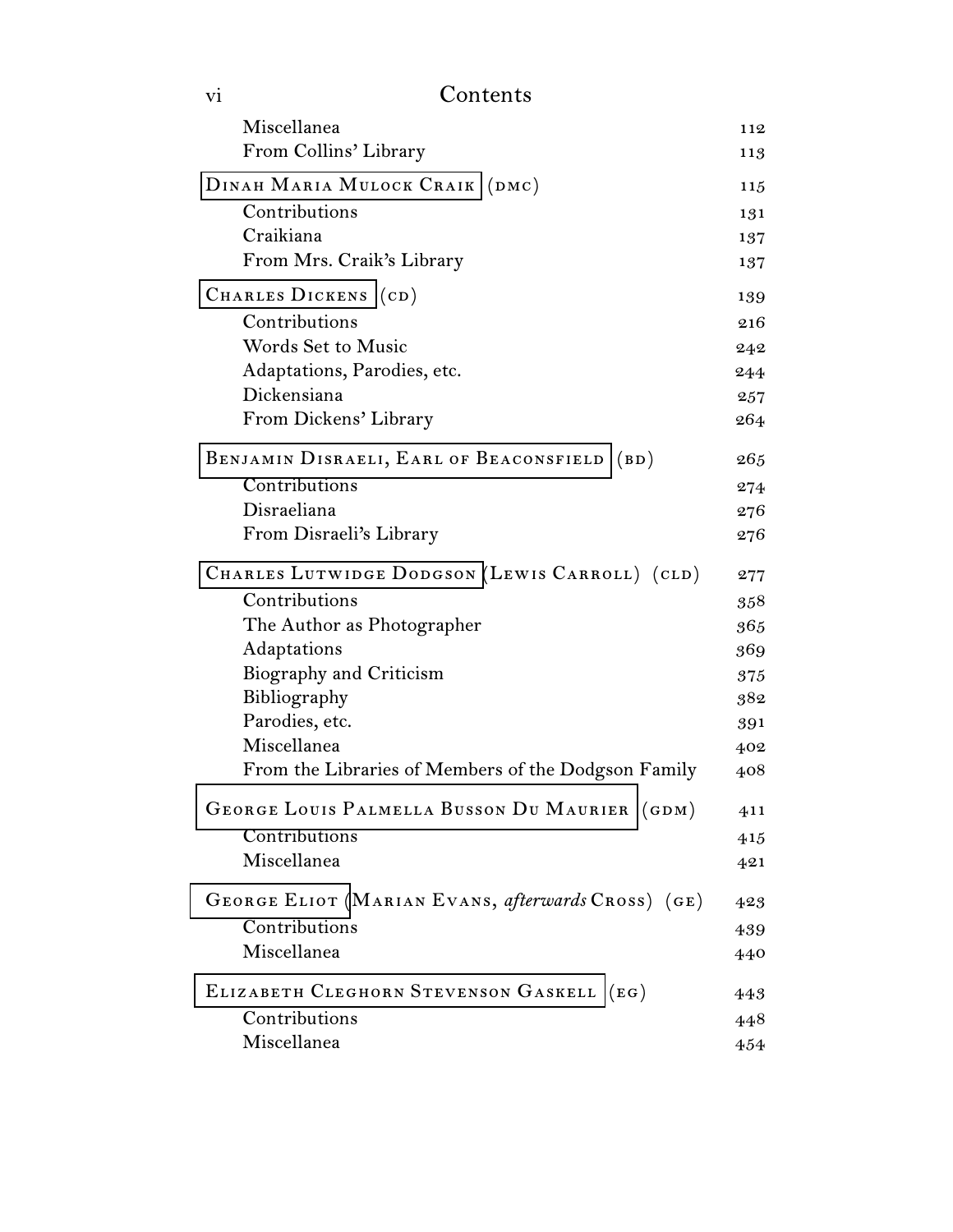| Contents<br>vii                        |     |  |
|----------------------------------------|-----|--|
| THOMAS HARDY (HA)                      | 455 |  |
| Contributions                          | 490 |  |
| <b>Words Set to Music</b>              | 503 |  |
| Miscellanea                            | 504 |  |
| From Hardy's Library                   | 504 |  |
| THOMAS HUGHES (HU)                     | 507 |  |
| Contributions                          | 516 |  |
| Miscellanea                            | 519 |  |
| From Hughes' Library                   | 521 |  |
| CHARLES KINGSLEY (CK)                  | 523 |  |
| Contributions                          | 541 |  |
| <b>Words Set to Music</b>              | 547 |  |
| Adaptations                            | 549 |  |
| Miscellanea                            | 549 |  |
| From the Kingsley Library              | 550 |  |
| CHARLES JAMES LEVER (CL)               | 557 |  |
| Contributions                          | 570 |  |
| EDWARD GEORGE EARLE BULWER-LYTTON,     |     |  |
| 1ST BARON LYTTON (EBL)                 | 573 |  |
| Contributions                          | 606 |  |
| <b>Words Set to Music</b>              | 612 |  |
| Adaptations                            | 613 |  |
| Miscellanea                            | 615 |  |
| From Lytton's Library                  | 619 |  |
| MARY ELIZABETH BRADDON MAXWELL<br>(MM) | 621 |  |
| Contributions                          | 624 |  |
| Maxwelliana                            | 627 |  |
| From Mrs. Maxwell's Library            | 627 |  |
| GEORGE MEREDITH (GM)                   | 629 |  |
| Contributions                          | 647 |  |
| Meredithiana                           | 649 |  |
| From Meredith's Library                | 650 |  |
| "OUIDA," LOUISE DE LA RAMÉE (OU)       | 651 |  |
| Contributions                          | 656 |  |
| Parodies                               | 657 |  |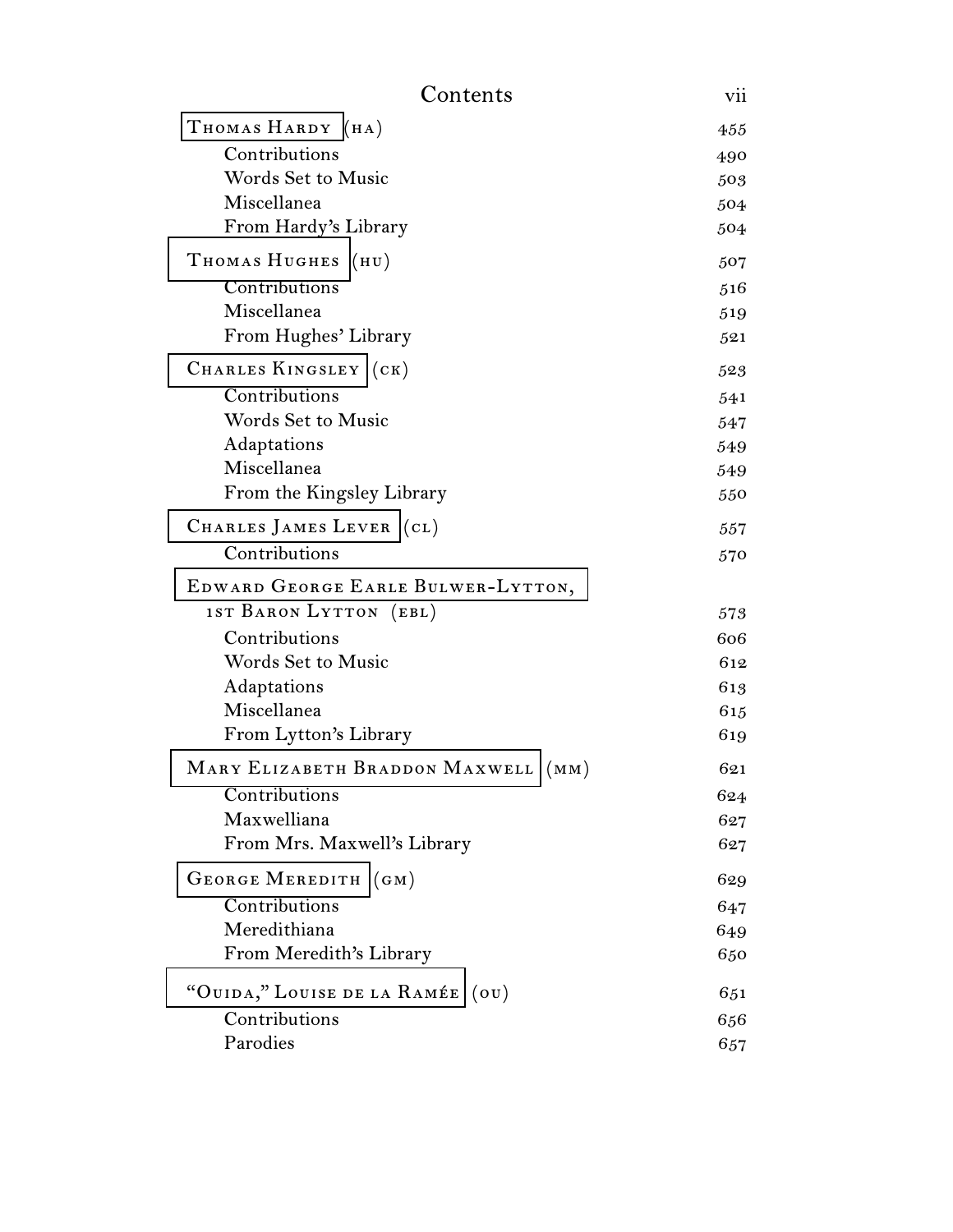| viii        | Contents                                   |     |
|-------------|--------------------------------------------|-----|
|             | CHARLES READE (CR)                         | 659 |
|             | Contributions                              | 678 |
|             | Adaptations, Parodies, &c.                 | 657 |
| Miscellanea |                                            | 685 |
|             | SIR WALTER SCOTT, BART. (WS)               | 689 |
|             | Contributions                              | 696 |
|             | ROBERT LOUIS STEVENSON (RLS)               | 699 |
|             | Contributions                              | 704 |
|             | Stevensoniana                              | 704 |
|             | From Stevenson's Library                   | 706 |
|             | WILLIAM MAKEPEACE THACKERAY (WMT)          | 707 |
|             | Contributions                              | 744 |
| Adaptations |                                            | 757 |
|             | Thackerayana                               | 757 |
|             | From Thackeray's Library                   | 759 |
|             | ANTHONY TROLLOPE (TRA)                     | 761 |
|             | Contributions                              | 804 |
| Adaptations |                                            | 808 |
| Trollopiana |                                            | 808 |
|             | From Trollope's Library                    | 809 |
|             | THE TROLLOPE FAMILY, Other Members of (TR) | 817 |
|             | FRANCES ELEANOR TERNAN TROLLOPE            | 818 |
|             | FRANCES MILTON TROLLOPE                    | 818 |
|             | Contributions                              | 821 |
|             | Trollopiana                                | 822 |
|             | From Mrs. Trollope's Library               | 822 |
|             | HENRY MERIVALE TROLLOPE                    | 822 |
|             | Translation                                | 822 |
|             | THEODOSIA GARROW TROLLOPE                  | 822 |
|             | Contribution                               | 823 |
|             | THOMAS ADOLPHUS TROLLOPE                   | 823 |
|             | Contributions                              | 825 |